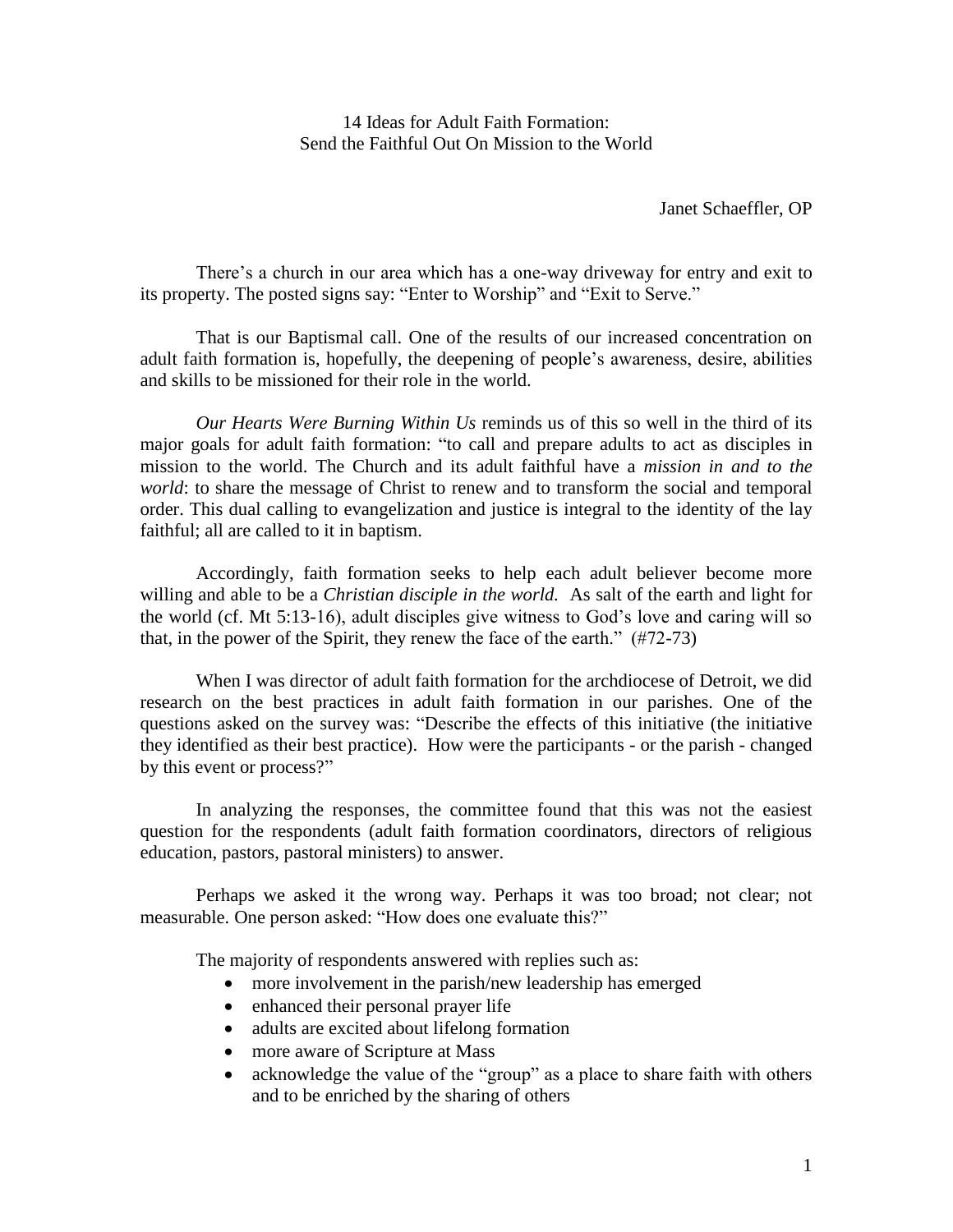- a new sense of openness
- men were surprised they were able to share so much
- hunger for more
- sense of belonging is heightened among participants/within the parish
- helped them connect their faith with everyday situations and decision making
- broadened understanding of their faith

 These are all very hopeful and inspiring results. Many of the responses, of course, would be dependent upon the type of program that was offered. What was the purpose/goal of the program? Was that achieved?

One of the things that struck the committee was that of the hundred and five responses to this question, there were three which said:

- a greater consciousness with regards to social justice issues; talking about what they can do
- people were drawn closer together in unity of mission; increased outreach to those in need within and beyond parish boundaries; a more global vision
- many are looking for concrete ways to encounter the poor

No one else indicated responses such as:

- getting involved in/making a difference in the community (even though they mentioned getting involved in the parish – which is a very important thing!)
- empowered people to become involved with others to seek solutions to poverty, racism, violence, environmental pollution in the community, etc.

It is very possible that many of these things did happen, but the survey responders were unaware of it.

These results also might not be a natural outcome of each adult faith formation opportunity. Should they be?

- "The laity, by their vocation, seek the Kingdom of God by engaging in temporal affairs, and by ordering them according to the plan of God." (*Lumen Gentium*, #31)
- The third of the major goals for adult faith formation is to "call and prepare adults to act as disciples in mission to the world." (*Our Hearts Were Burning Within Us*, #72)
- Adult faith formation calls us to live what we celebrate. We need to call each other to community and mission, to being the Body of Christ. When we celebrate Eucharist each week, it is not just the bread and wine that are changed. We are changed into the Body of Christ, commissioned to leave our Eucharistic assembly and be Christ's Body throughout the week.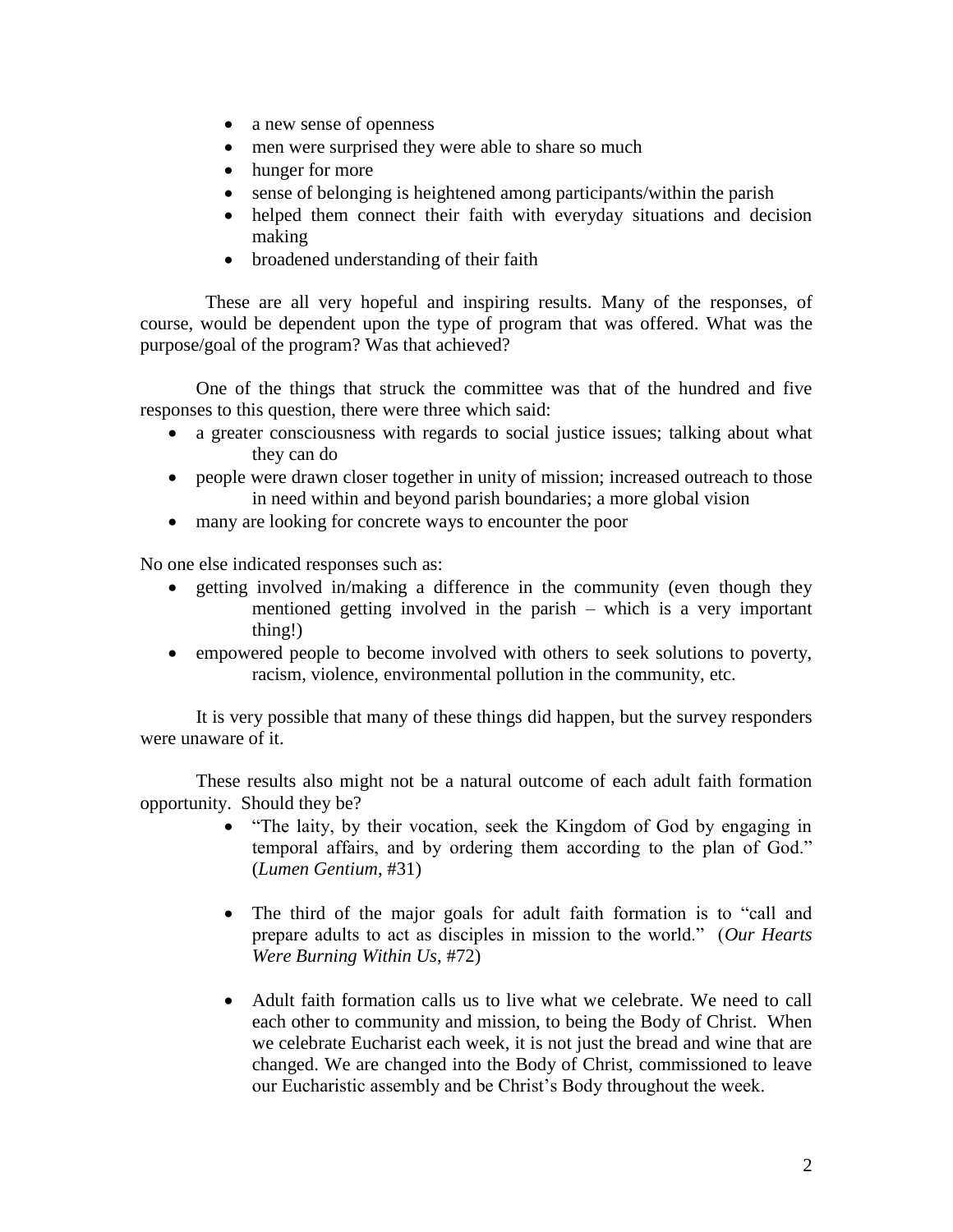What might we do to ensure that adult faith formation leads today's adults to living as disciples in mission to the world?

- 1. Whatever we do, whatever the program/process (in whatever format/media we're employing), include the "so what?" question. What does this (what I've just learned) have to with my everyday life? And not just my life, but how does this impact the common good?
- 2. Invite/encourage people to tell stories. As we listen to the experiences of others, we become aware of the various needs of the world.
- 3. Pay attention to the signs of the times. Are your parish faith environments and your program/processes filled with the signs of the times? Do you listen to what people are talking about? What are their questions, needs, concerns? Do the General Intercessions during weekend (and weekday) liturgies reflect today's needs (or were they written by someone else four months ago)? Are the adult faith formation programs that are offered a result of what the learners have asked for, a reflection of what is happening in their life circumstances?
- 4. Become a place where people gather to talk about their questions, their feelings, exploring how faith relates to the challenges of the day. When something happens in the life of the parish, the community, the Church, the nation, the international community, do people first look to the parish as a hospitable place and the place to gather to explore with others their wonderings, their questions and range of emotions?

When 9/11, the sex abuse scandal in the church, Katrina, the war in Iraq, the Sandy Hook tragedy, widespread unemployment, ongoing terrorism, the racial tensions in the country happen(ed) does/did the parish respond by inviting people to gather for coffee and brownies, wine and cheese, soup and bread (whatever is comforting food) and a chance to talk about their feelings, their fears, their questions.

Perhaps a class on theology or teaching is not what is needed – especially in the beginning. People need, first, to talk about their feelings, their concerns, their worries. Then, the question can be asked: what is there in Scripture and our tradition that will help us get through these events, these incomprehensible challenges to our lives today? Of course, it does not stop there: What does this mean for the way I'm called to live my life as a disciple? What can I do? What can we do together?

5. To invite people together when a significant event occurs (as described above) is always a possibility. What if there was also a hospitable gathering every week or twice a month for people to come together for prayer and reflective discussion of whatever is on their minds, whatever is "in the news"? Depending upon the topic of discussion, the facilitator (or any participant) could always be encouraged to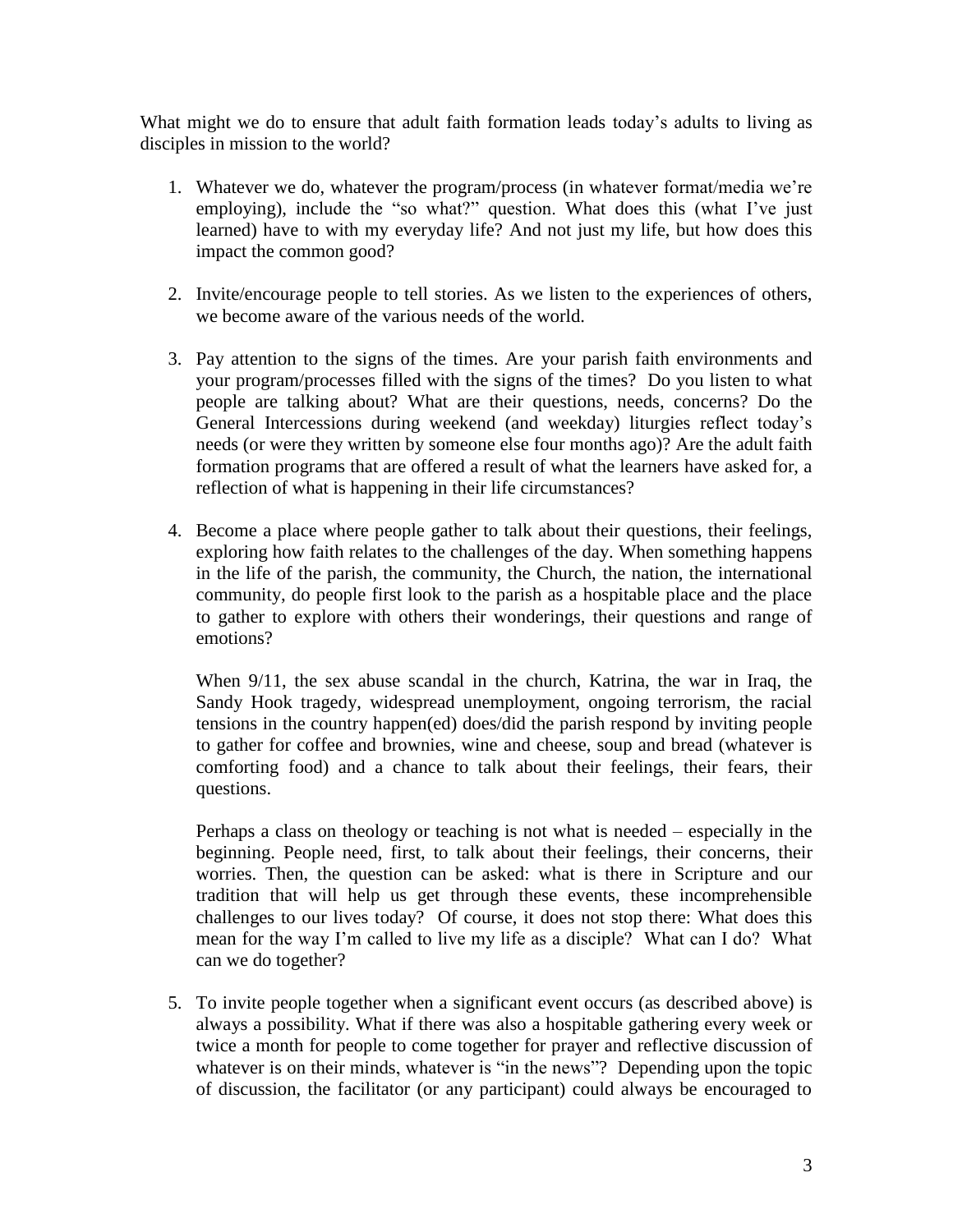mention needs in the community/world and ways people might be able to respond.

Some people might come all the time; others might come whenever they feel a need. When an extreme need surfaces in the community/world, a welcoming place would already be there.

- 6. Use all opportunities (infused into all adult formation sessions: speaker series, parent meetings, church bulletins, blogs, websites, your e-newsletters, 30-second public service announcements on television, etc.) to raise questions about realities and events in your community, our country and/or world that aren't proceeding according to Gospel values.
- 7. In homilies, continually connect the call to serve, the call to be a person-forothers, to Baptism and the Sunday Scripture readings.
- *8.* Revisit and stress the dignity, the call and responsibility of the laity in the Vatican II documents, *The Vocation and Mission of the Lay Faithful in the Church and in the World (Christifideles Laici)*, Pope John Paul II's Apostolic exhortation that followed the 1987 Synod on the Laity, and the US bishops' documents, *Called and Gifted: The American Catholic Laity* (1980) and *Called and Gifted for the Third Millennium* (1995).

"It is they (the laity) who engage directly in the task of relating Christian values and practices to complex questions such as those of business ethics, political choice, economic security, quality of life, cultural development, and family planning. New situations, especially in the realm of social justice, call for creative responses. We know that the Spirit moves among all the People of God, prompting them according to their particular gifts and offices to discern anew the signs of the times and to interpret them boldly in light of the Gospel. Lay women and men are in a unique position to offer this service." (*Called and Gifted*, #21- 22)

- 9. Use "convoy learning" (field trips!). Go to where the people are, where the needs are. We learn best by experience. Put the adult learners in vans and go to visit, be with, and experience various needs and situations that are different from what people's daily lives usually hold.
- 10. Invite people to do the do-able. When we talk about being missioned to the world and think about some of the current issues and/or begin to study some of the justice/peace issues of today, it can be daunting. Some people's responses could easily be: what can one person do?

Some people have all they can do to care for their elderly parent(s) and advocate for their rights. Is this lived reality not responding to human need, the human need where our life experience currently reveals God presence?